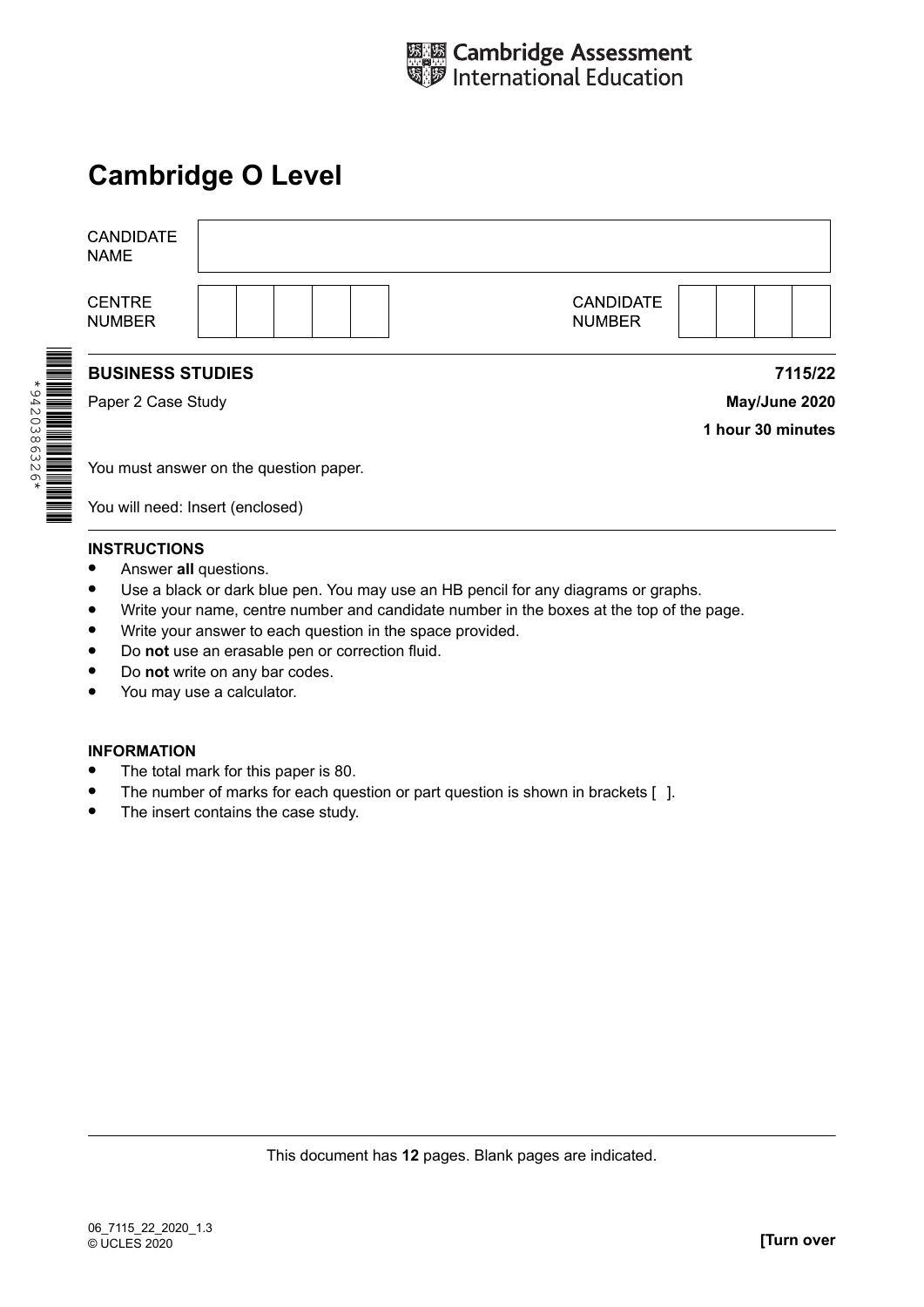(a) Explain one benefit and one problem for ES of taking over other businesses.  $\mathbf 1$ 

| [8] |
|-----|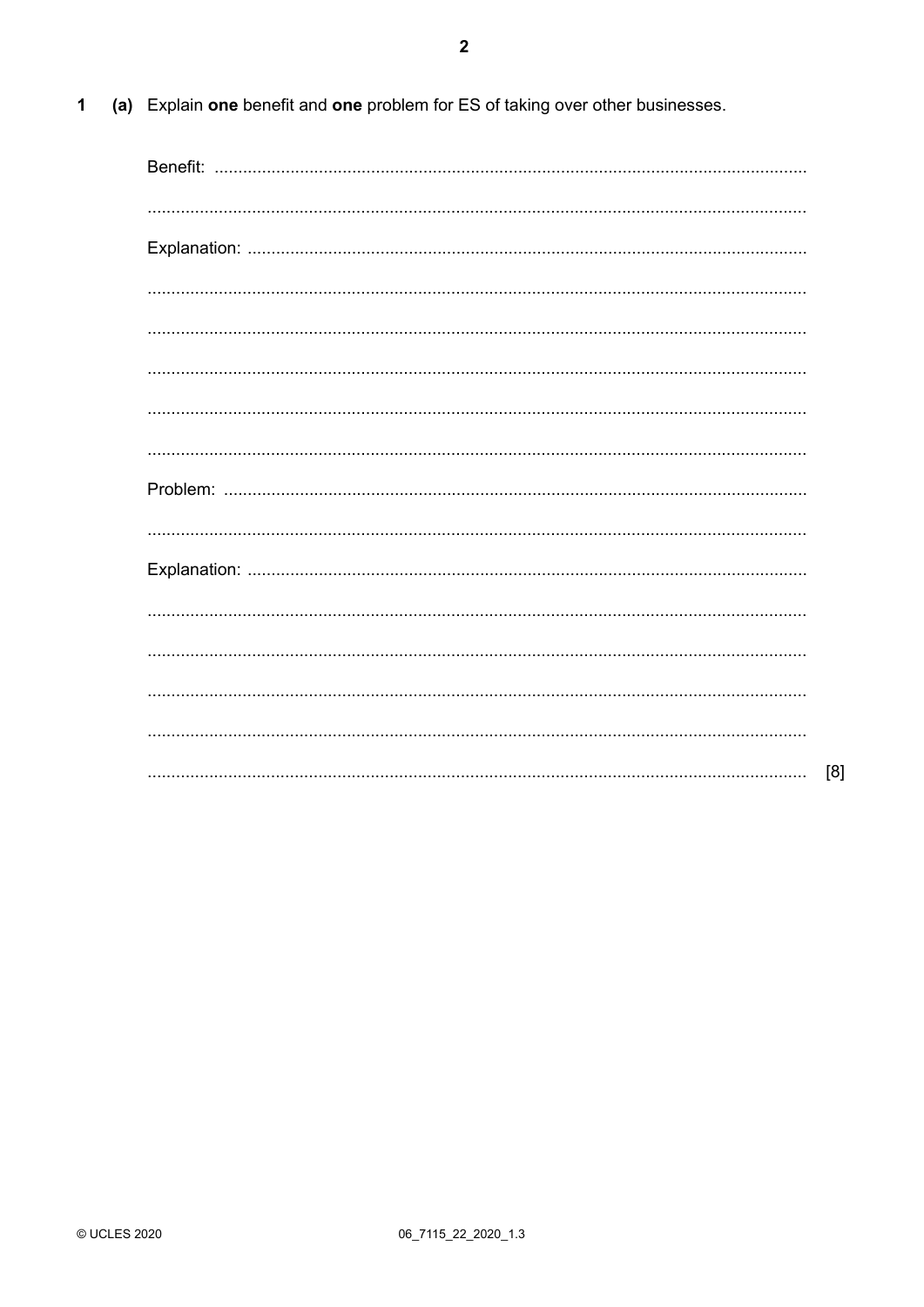(b) Consider the financial information in Appendix 1. Which company should ES take over? Justify your answer using appropriate ratios.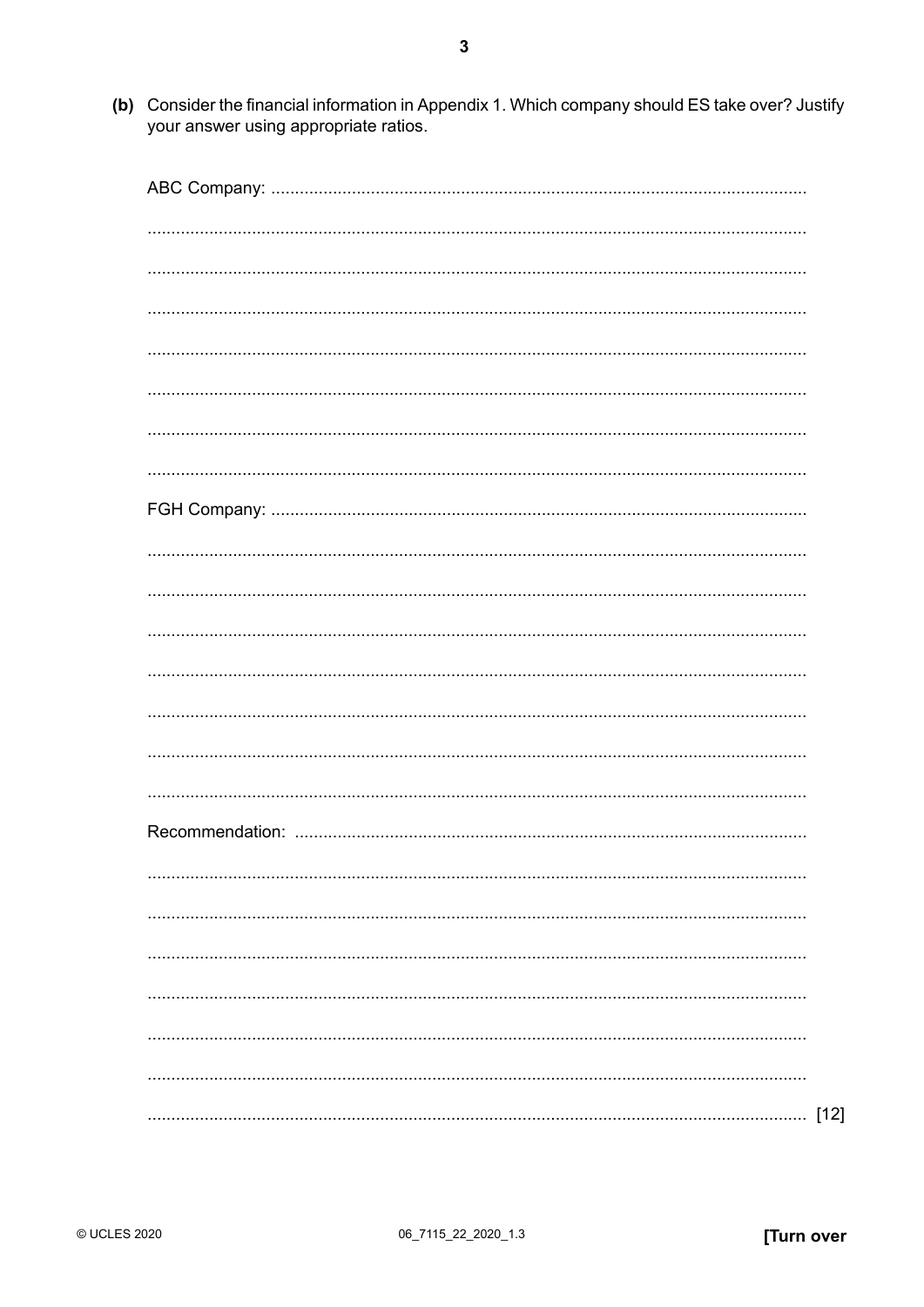(a) Explain four ways a business plan can be useful. 

 $\overline{2}$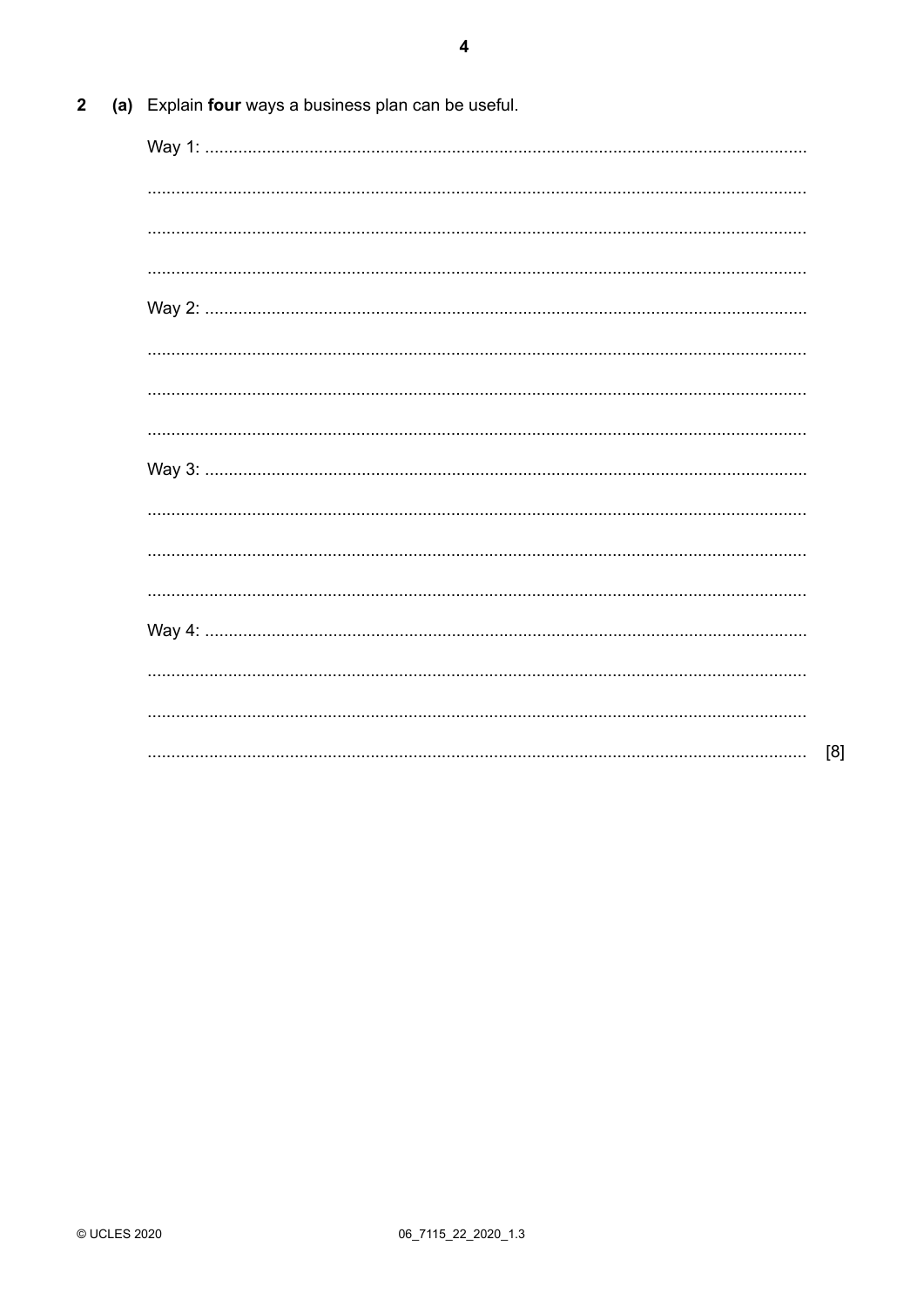- (b) ES has been considering the following three methods of promotion for its products in export markets. Which method should ES choose? Justify your answer.
	- Advertise on national television  $\bullet$
	- Advertise on ES website  $\bullet$
	- Display its products in shopping malls  $\bullet$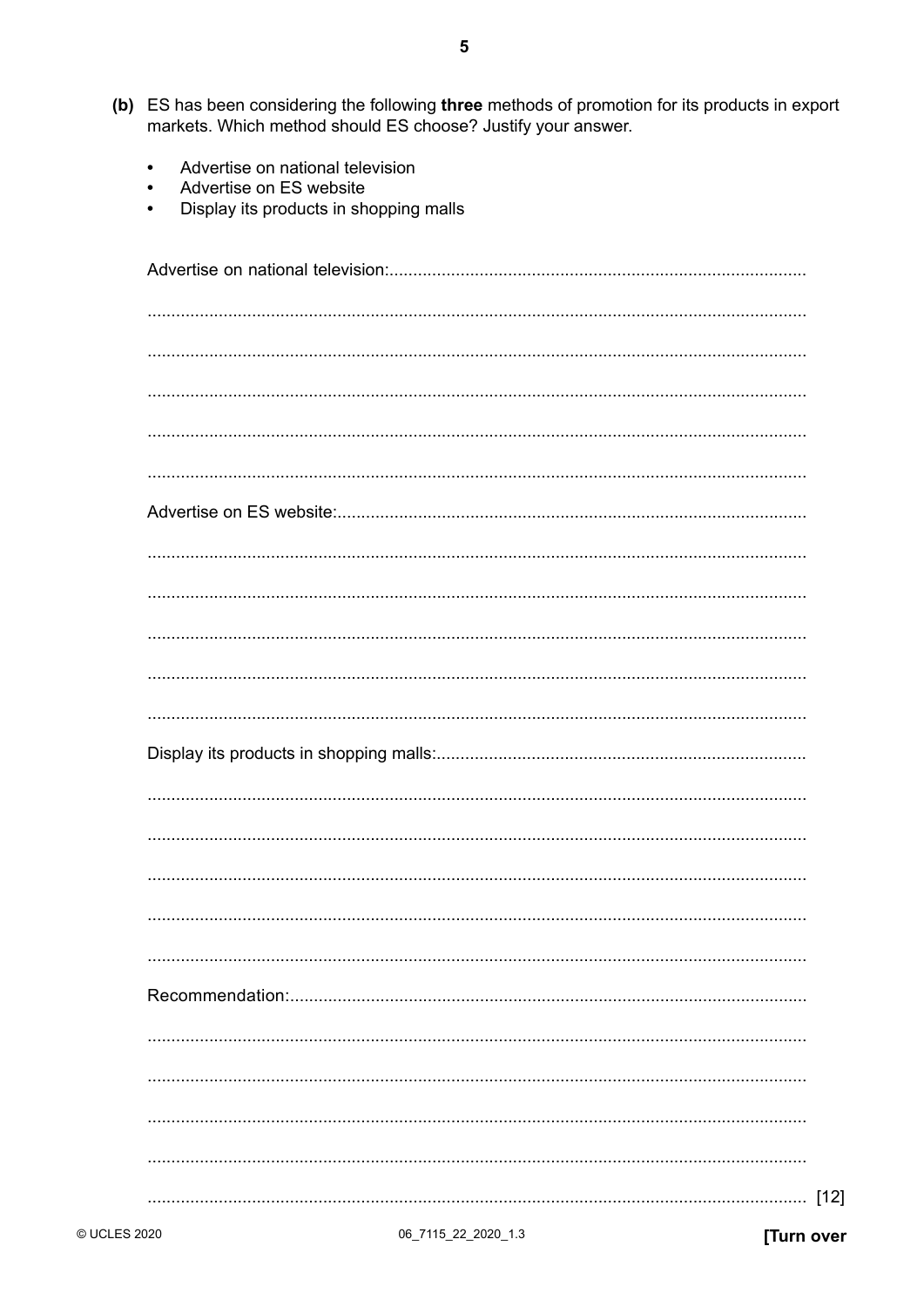(a) Explain two benefits to ES of higher productivity.  $\overline{\mathbf{3}}$ 

| [8] |
|-----|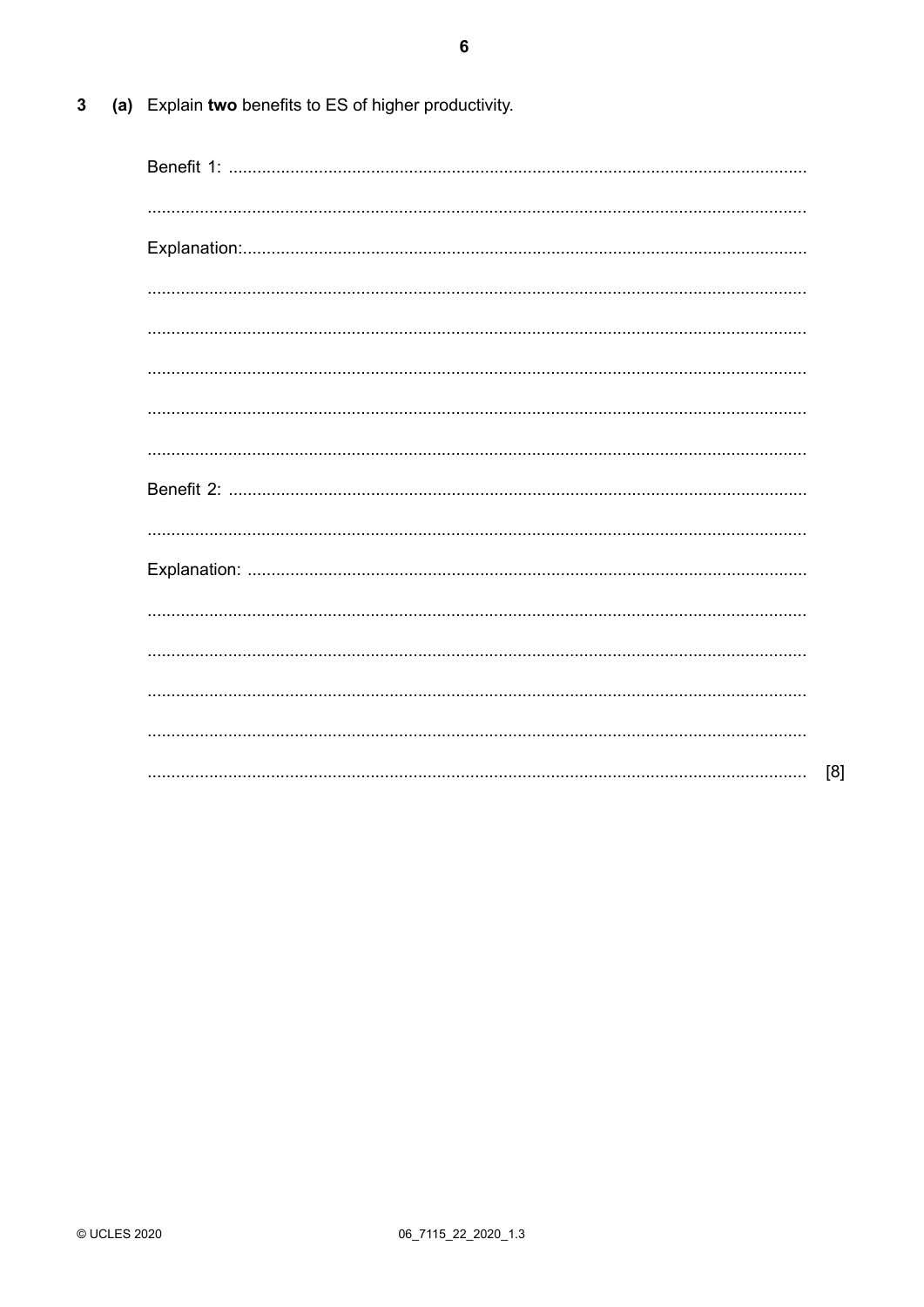(b) Consider three methods of motivation ES could use for its production workers. Which is the best method for ES to choose? Justify your answer.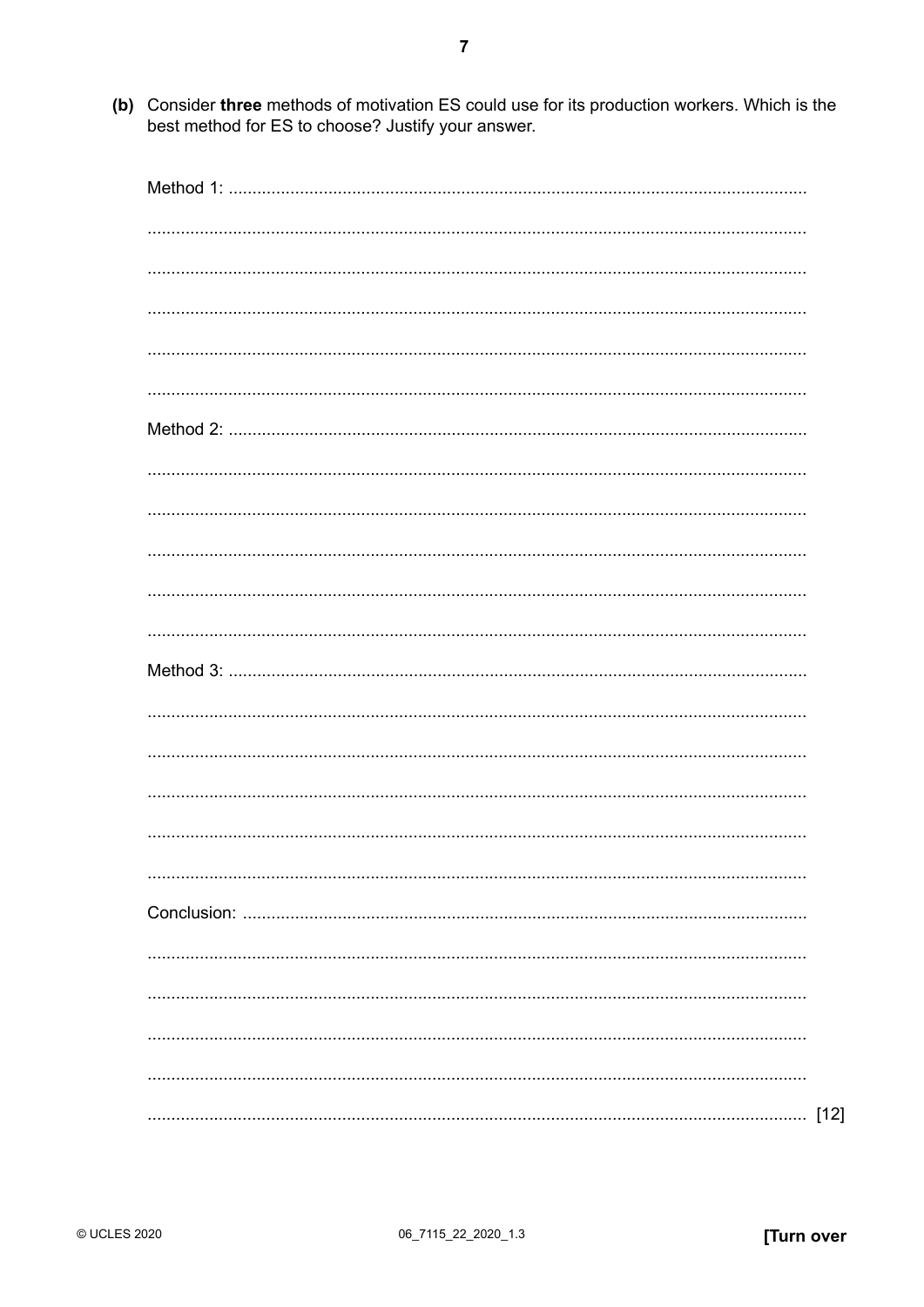- (a) Explain how the following four legal controls may affect ES.  $\overline{\mathbf{4}}$ 
	- Control over misleading promotion  $\bullet$
	- Control over faulty products  $\bullet$
	- Control over location decisions  $\bullet$
	- Control over pollution  $\bullet$

 $[8]$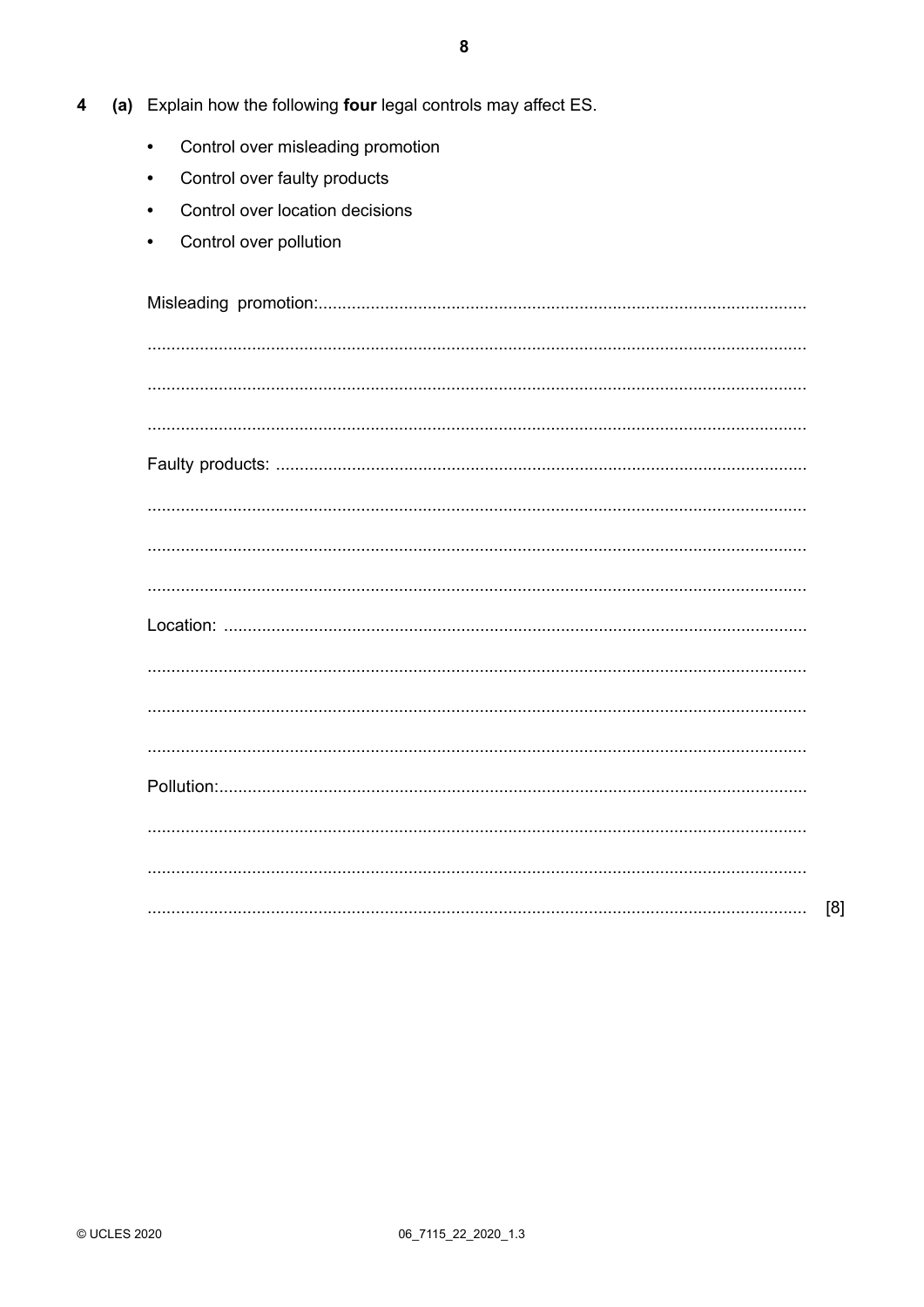- (b) Consider the effect on ES of the following two economic changes in country Z. Which change is likely to have the biggest effect on ES's profit? Justify your answer.
	- Increasing unemployment  $\bullet$
	- Increasing inflation  $\bullet$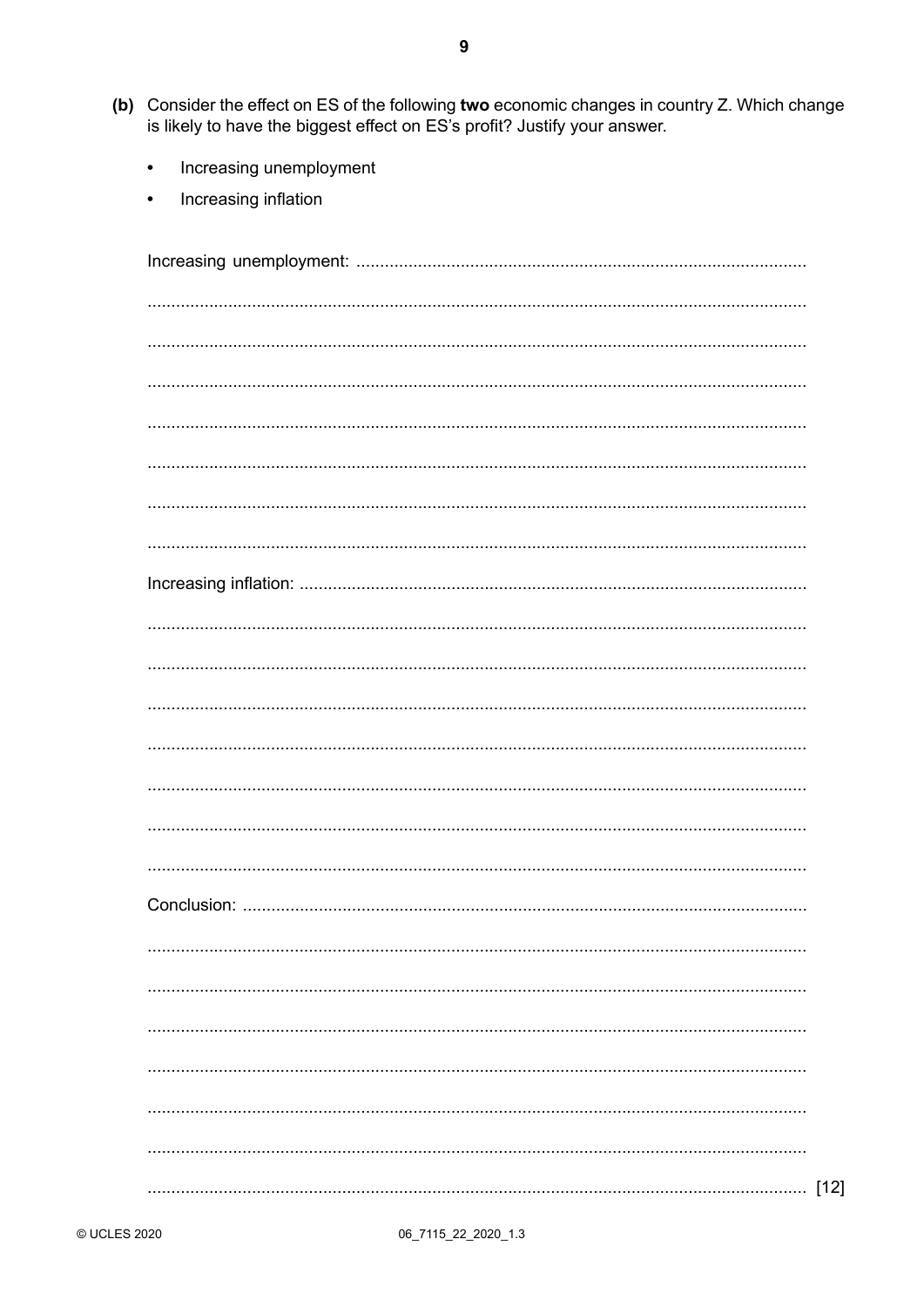# **BLANK PAGE**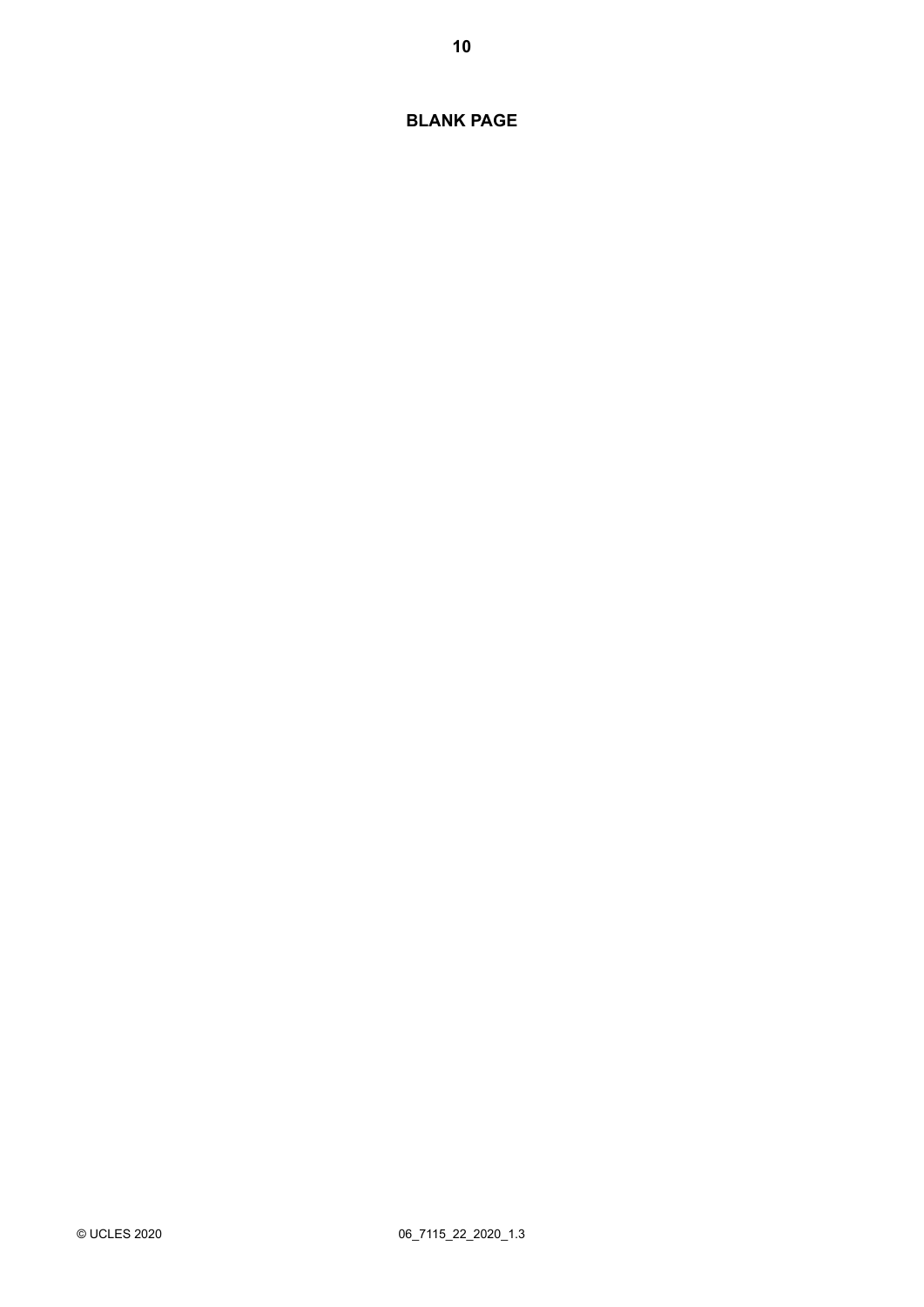# **BLANK PAGE**